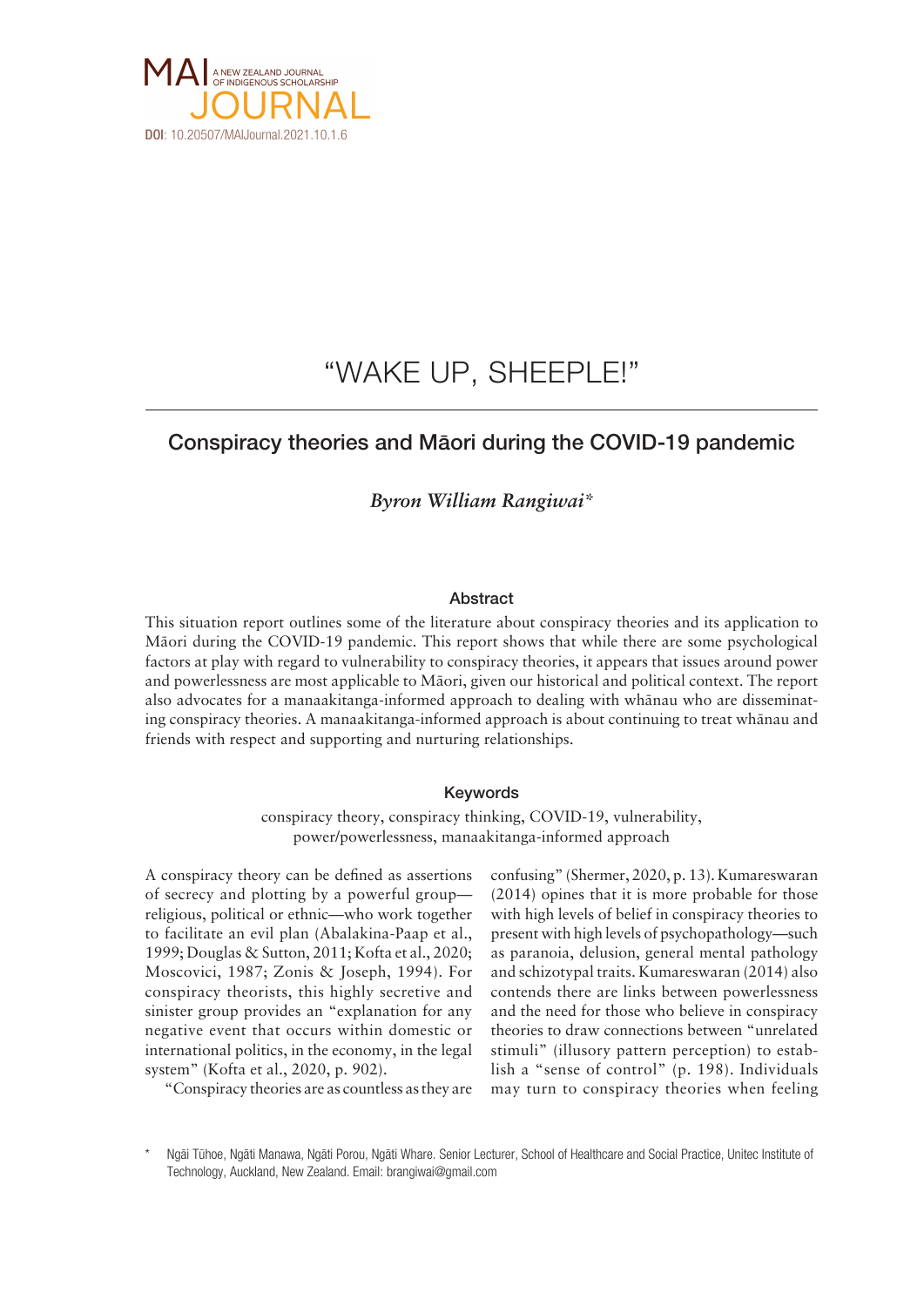anxious (Grzesiak-Feldman, 2013) or powerless (Abalakina-Paap et al., 1999; van Prooijen & Acker, 2015; Whitson & Galinsky, 2008), or when they lack sociopolitical control (Bruder et al., 2013). Conspiracy theories, therefore, provide a mechanism for restoring a sense of control and order (Jolley et al., 2020; Shermer, 2020).

Kofta et al. (2020) argue that political "uncontrollability" can cause people to feel powerless and experience an "enduring loss of personal influence" in a world "void of structure and order" (p. 901). Political powerlessness is a significant contributing factor to conspiracy theorising (Moulding et al., 2016). Indeed, a sense of a loss of control in general has been discovered to encourage conspiracy thinking (Sullivan et al., 2010; van Prooijen & Acker, 2015; Whitson & Galinsky, 2008).

When conspiracy theories spread throughout a community, the result can be the rejection of public policy and fear of medical advice and experts (Kumareswaran, 2014; Rose, 2017). These theories often seek to invalidate commonly accepted, and typically less threatening, accounts (Aaronovitch, 2009; Bruder et al., 2013; Swami et al., 2014). For example, a conspiracy theory that posited that HIV was a human-made genocidal weapon correlated with inconsistent safe-sex practices and so presented repercussions for public health (Bird & Bogart, 2005; Bogart et al., 2010; Bogart et al., 2011; Kumareswaran, 2014). Another prominent conspiracy theory holds that global warming is a hoax or is over-emphasised by self-interested scientists (Rose, 2017). The danger of this conspiracy theory, of course, is its consequences for the environment (Rose, 2017).

The claim that COVID-19 is nothing more than harmless flu, despite warnings from the likes of Di Giorgio (2020) that "COVID-19 is not just a flu" (p. 1), is an example of a COVID-19 conspiracy theory. Indeed, Georgiou et al. (2020) argue that resistance to public health advice about COVID-19 is linked to conspiracy theories. Imhoff and Lamberty (2020) report that the conspirational notion that COVID-19 is not a severe disease correlates with resistance to preventative public health recommendations. While being sceptical and critical of the media and the government is a good thing, doing so without the necessary tools for analysis can be problematic, especially if this results in endangering the health and wellbeing of whänau.

In an article entitled "The Rise of Mäori MAGA", Ngata (2020) traces some of the most prominent conspiracy theories to the far right and white supremacy. These conspiracy theories in particular seem to affect Mäori the most (Ngata, 2020). Ngata (2020) argues that the far right creates and disseminates conspiracy theories to engender social discord. She maintains that the right and the far right know that in the event of social unrest, they will "come out on top" as the "ultimate power over military and police might" as part of a "white supremacist structure" (Ngata, 2020, "Conspiracy theories" section, para. 3).

White supremacist ideas are obviously at odds with Mäori. However, the ideas are packaged in a way that appeals to the disenfranchised: "those who feel that their rights have been taken away … and who have an inherent distrust of the state and media, along with a distaste for authorities" (Ngata, 2020, "Crossover" section, para. 2). Mäori are already suspicious of the government due to colonialism, oppression and intergenerational trauma, which makes Mäori susceptible to belief in conspiracy theories (Ngata, 2020). Additionally, the COVID-19 pandemic provides the "perfect storm" for triggering the "psychological, political, and situational factors" that drive conspiratorial thinking (Miller, 2020, p. 1).

Social media platforms like Facebook have been inundated with conspiratorial discourse during the COVID-19 pandemic. The term "sheeple" is a neologism that contracts "sheep" and "people" and is commonly used on social media platforms by conspiracy theorists against non-conspiracy theorists as an insult (Šetka-Čilić & Ilić-Plauc, 2021). Conspiracy theorists implore their followers to wake up and protect "our rights and freedoms", lest the economy be destroyed "before our very eyes!" (Rushing, 2020, p. S57).

Of concern, an overwhelming number of Mäori seem to be perpetuating and disseminating COVID-19 conspiracy theories within their whänau. The immediate danger of these particular conspiracy theories for Mäori—besides the political and psychological perils mentioned above—is that they promote the rejection of public health advice. According to Durrheim and Baker (2020), the 1918–1919 influenza pandemic was the last time when, as a planet, we confronted a "similar calamitous infectious disease" (p. e17). During the influenza pandemic, Mäori died at eight times the rate of Päkehä (Pool, 2019; Rice, 2018). Indeed, the Crown has continuously failed to address equity issues for Mäori, which means that COVID-19 will undoubtedly have more impact on Mäori than Päkehä (King et al., 2020).

Conspiracy theories that endanger Mäori health during a world health pandemic are dangerous. Addressing Mäori who disseminate conspiracy theories and the recent trend on Facebook which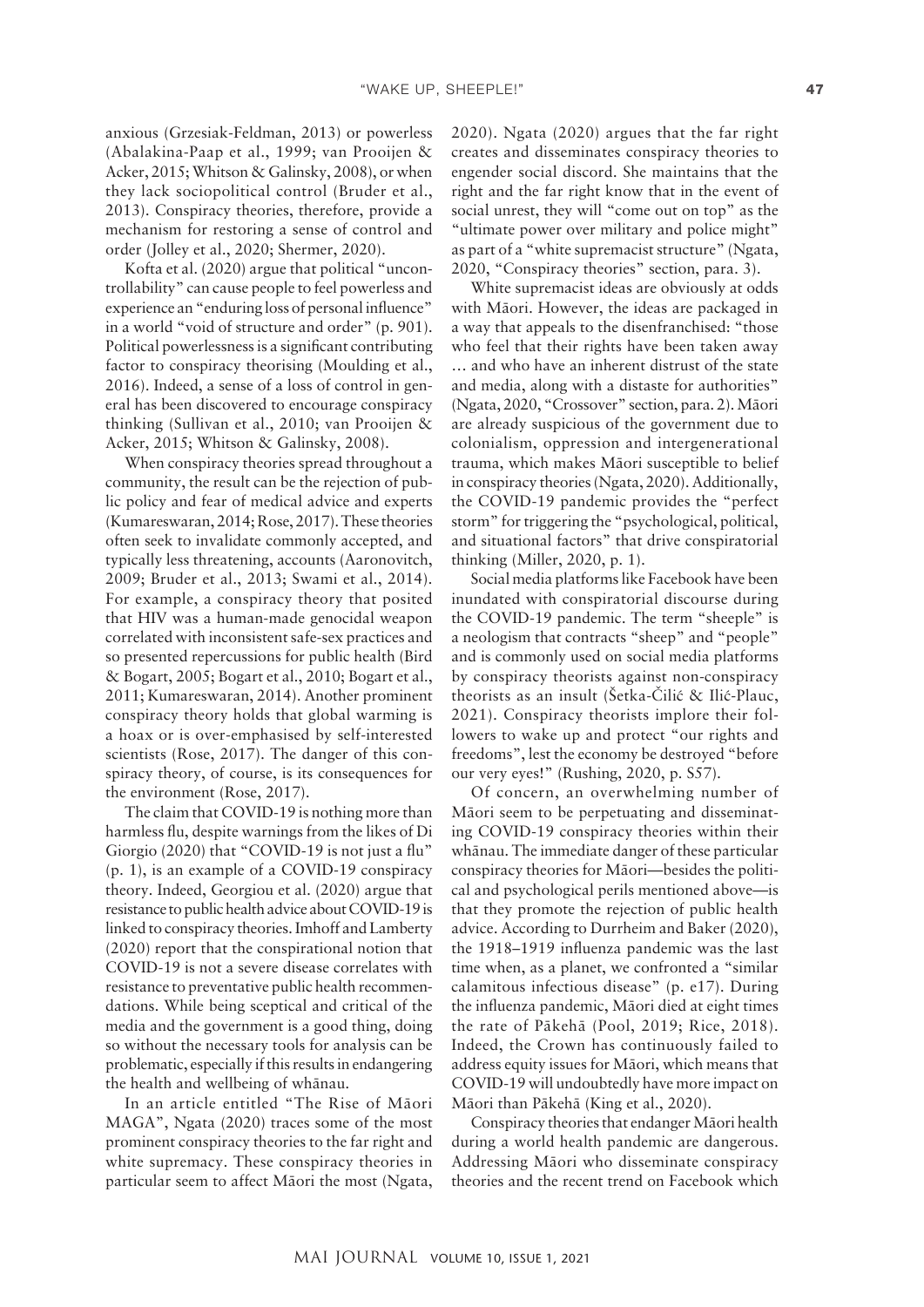calls for the "unfriending" of conspiracy theorists, Rapira (2020) contends that by doing so Mäori would be "excluding and shaming" those who feel "ostracised, misunderstood, powerless or neglected" (para. 3). Rapira (2020) argues for an approach to conspiratorial thinking within whänau that acknowledges the historical and systemic issues at play and looks for systemic solutions. A recent *Newshub* article titled "Block or Engage? How to Deal with Whänau Caught Up in Conspiracies" interviews Tina Ngata (cited above), who states that it is important to understand the perspectives of whänau and engage with aroha and manaakitanga (Forbes, 2020, para. 11).

I advocate for a manaakitanga-informed approach to dealing with whänau who engage with and spread conspiracy theories. Like Ngata (2020), I recognise the historical and political context that Mäori are located within and the associated triggers that the COVID-19 pandemic may exacerbate. Manaakitanga is about nurturing relationships, which can be fragile (Mead, 2016). Indeed, all tikanga are "underpinned by the high value placed upon manaakitanga", and this means "being very careful about how others are treated" (Mead, 2016, p. 33). In the context of conspiracy thinking among whänau, this means that it is important to be respectful of differing views and to understand the contributing factors—such as white supremacist propaganda, psychological vulnerability and powerlessness—that lead to the adoption of conspiracy theories. A manaakitangainformed approach ensures that respect is upheld and whakapapa relationships maintained.

As an avid user of Facebook, I engage with Mäori from all walks of life. I have seen a great number of my whänau, hapü and iwi members believing in and disseminating conspiracy theories on their Facebook pages. If their views found their way on to my Facebook page, I let them know privately that I did not want that information on my page. I reminded my relatives and friends that respect is a two-way street and that if we were to remain connected via social media, my wishes for my page would need to be respected. I approached my relatives in the spirit of manaakitanga, with a manaakitanga-formed approach, understanding that the COVID-19 pandemic has caused a great deal of uncertainty and stress.

During these unprecedented times, it is more important than ever for Mäori to remain united in their whänau, despite the sometimes vast differences in opinions. The COVID-19 pandemic has created an environment of fear which enhances the susceptibility of Mäori—as a disenfranchised

group—to conspiratorial thinking. Looking beyond the social media posts and focusing on the whakapapa that joins people together, while also adhering to Mäori values such as manaakitanga, is surely a better solution than accusatorial language and isolation. The COVID-19 pandemic has caused Mäori to shift towards digitising some aspects of tikanga, such as tangihanga (Rangiwai & Sciascia, 2021). Therefore, the manaakitanga-informed approach advocated for here is a tikanga-based approach that Mäori can practise via social media. Drawing upon whakapapa connections and common ground, a manaakitanga-informed approach allows us to respectfully establish boundaries with our whänau engaged in conspiracy theories while remaining digitally connected to one another.

#### **Glossary**

| aroha                    | love, compassion, sympathy                                    |
|--------------------------|---------------------------------------------------------------|
| hapū                     | sub-tribe/s, pregnant                                         |
| iwi                      | tribe/s, bones                                                |
| manaakitanga hospitality |                                                               |
| Māori                    | Indigenous peoples of New Zealand                             |
| Pākehā                   | New Zealanders of European descent                            |
| tangihanga               | funeral practices encompassing days<br>of mourning and ritual |
| tikanga                  | Māori customs, practices, ethics                              |
| whakapapa                | genealogy                                                     |
| whānau                   | family/families, birth                                        |

#### **References**

- Aaronovitch, D. (2009). *Voodoo histories: The role of the conspiracy theory in shaping modern history.* Jonathan Cape.
- Abalakina-Paap, M., Stephan, W. G., Craig, T., & Gregory, W. L. (1999). Beliefs in conspiracies. *Political Psychology*, *20*(3), 637–647. [https://doi.](https://doi.org/dhm3s4) [org/dhm3s4](https://doi.org/dhm3s4)
- Bird, S. T., & Bogart, L. M. (2005). Conspiracy beliefs about HIV/AIDS and birth control among African Americans: Implications for the prevention of HIV, other STIs, and unintended pregnancy. *Journal of Social Issues*, *61*(1), 109–126.<https://doi.org/d9857p>
- Bogart, L. M., Galvan, F. H., Wagner, G. J., & Klein, D. J. (2011). Longitudinal association of HIV conspiracy beliefs with sexual risk among black males living with HIV. *AIDS and Behavior*, *15*(6), 1180–1186. <https://doi.org/ftqgrc>
- Bogart, L. M., Wagner, G., Galvan, F. H., & Banks, D. (2010). Conspiracy beliefs about HIV are related to antiretroviral treatment nonadherence among African American men with HIV. *Journal of Acquired Immune Deficiency Syndromes*, *53*(5), 648–655. <https://doi.org/djn7h6>
- Bruder, M., Haffke, P., Neave, N., Nouripanah, N., & Imhoff, R. (2013). Measuring individual differences in generic beliefs in conspiracy theories across